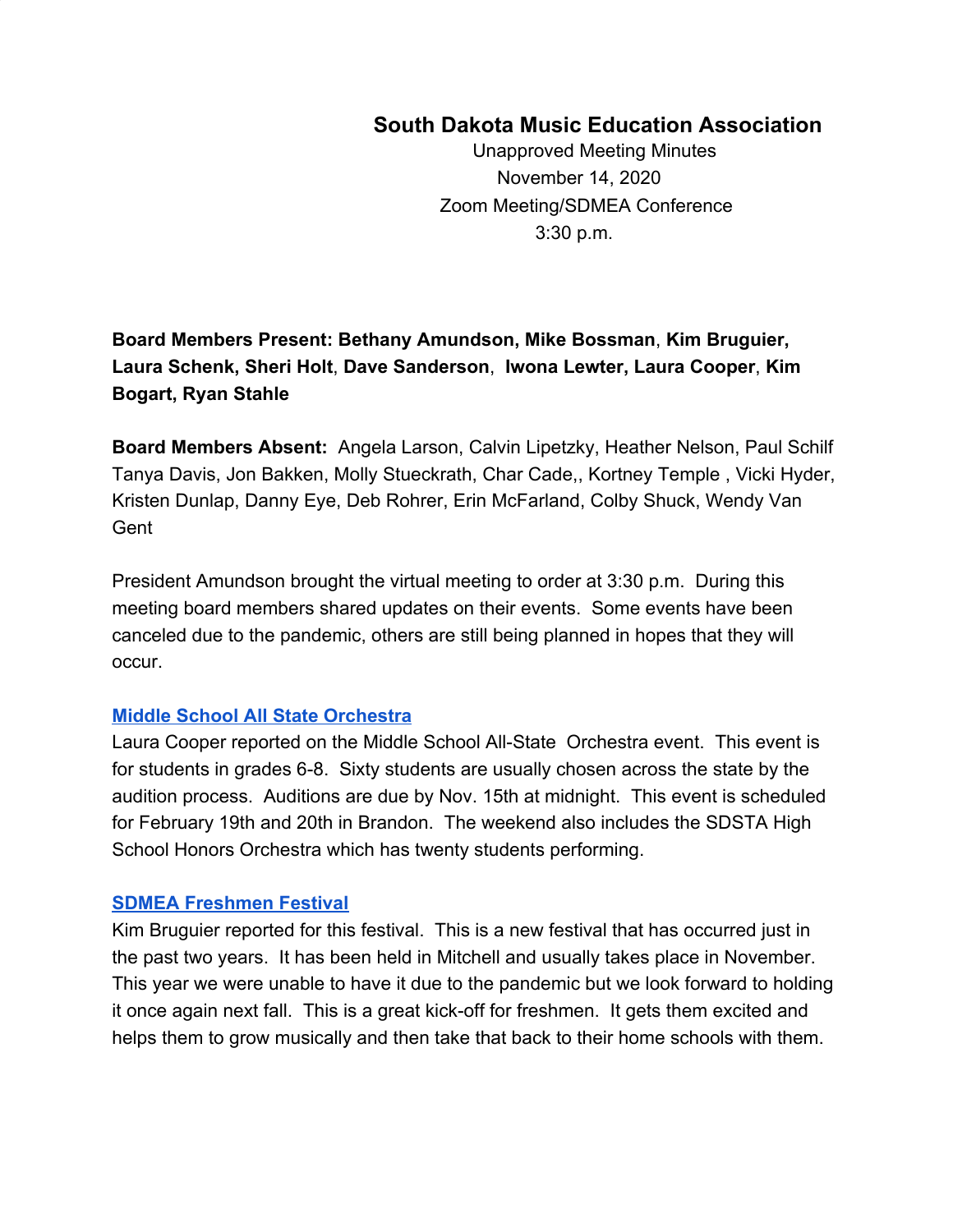### **[Middle School All-State Jazz Band](https://www.sdmea.net/events/middle-school-all-state-jazz/)**

Ryan Stahle reported that All-State Jazz Band is now in its fifth year. This event will hopefully take place February 5-6 in Mitchell.

## **[Middle School All-State Band](https://www.sdmea.net/events/middle-school-all-state-ban/)**

President Amundson reported that Middle School All-State Band auditions are due in December. 200 students are usually selected. We are still hoping that this event will happen.

# **[Elementary Honor Choir](https://www.sdmea.net/events/elementary-honor/)**

This event is planned for January 9th in Sioux Falls. This is an honor choir open to students in grade 4-6. Students are auditioned as 3-5 students in March of the previous school year. Normally it is open to 140-180 singers but due to the pandemic we will have 86 singers. The students have been selected and have received their music already.

## **[Elementary Festival Choir](https://www.sdmea.net/events/festival-chorus/)**

Kim Bruguier reported that this festival is in its 12th year and she has been a part of it since the start. She has enjoyed watching it grow and develop. It has now grown to seven different host sites. Registrations were sent out last week with hopes that this event will happen in March.

# **[Middle School Festival Chorus](https://www.sdmea.net/events/middle-school-vocal-festival/)**

Iwona Lewter reported on this event. The Middle School Festival Chorus will hopefully be held on April 14th in Mitchell. This event is open to 7th and 8th grade students. In a normal year there are usually two or three event sites and each school could nominate 15 students. This year that number will be reduced due to the pandemic. The registration for nominations is February 26th. The festival choir has two directors, one for treble voices and one for changed voices.

### **Summer Session**

Kim Bruguier reported that the summer session was started four years ago. The intent was to have a one day workshop for teachers that would also offer continued education credit. Last year 70 teachers met in person. Last August was a virtual session due to the pandemic but we still had 50 plus teachers in attendance. Clinicians are often chosen for their national prestige. We are looking forward to meeting face to face once again!